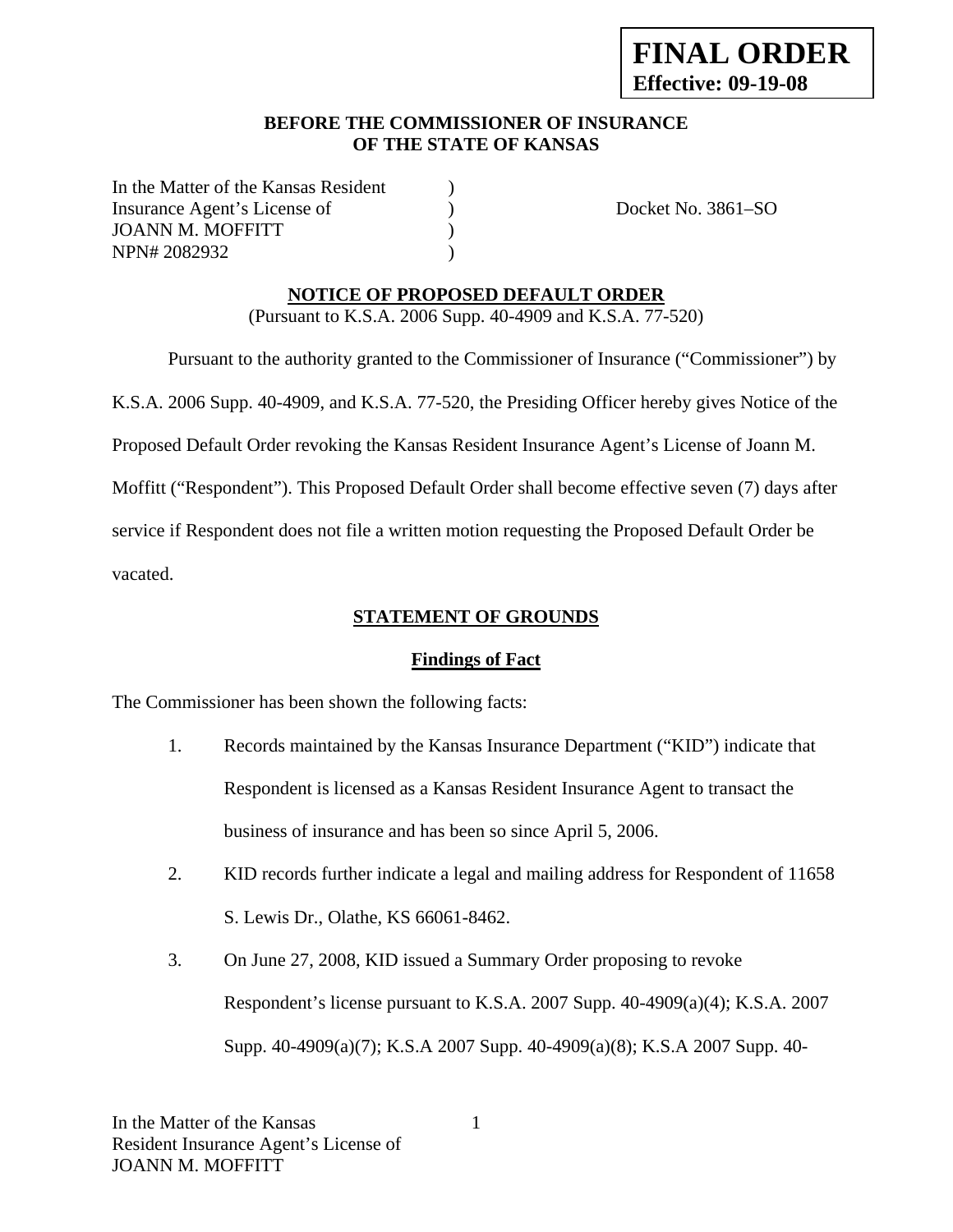4909(a)(10); K.S.A. 2007 Supp. 40-4909(b); K.S.A. 2007 Supp. 40-2404 and K.S.A. 2007 Supp. 40-2,118.

- 4. Ms. Moffitt timely requested a hearing in the above-captioned matter on July 15, 2008, through her attorney Steven L. Imber.
- 5. Petitioner mailed a copy of the Notice of Pre-hearing Conference, listing the date and time of the pre-hearing conference of August 29, 2008 at 11:00 a.m., to Respondent's attorneys and Respondent on July 24, 2008.
- 6. On August 20, 2008, Respondent's attorney Steven L. Imber sent an email stating that he was no longer representing the Respondent in the matter before the Kansas Insurance Department.
- 7. On August 29, 2008 at 11:00 a.m., Ms. Moffitt failed to appear either in person or by telephone at the Hearing in the above-captioned matter.
- 8. KID moved for the issuance of a proposed default order revoking Respondent's license pursuant to K.S.A. 77-520.
- 9. The Hearing Officer took notice that it was 11:15 a.m. and that the Respondent has neither appeared for the pre-hearing conference, nor had she made any request to appear by telephone.
- 10. KID's request was granted.
- 11. The Summary Order is hereby granted and incorporated into this order as if set forth therein. The Hearing Officer finds that Respondent violated K.S.A. 2007 Supp. 40-4909(a)(4); K.S.A. 2007 Supp. 40-4909(a)(7); K.S.A. 2007 Supp. 40- 4909(a)(8); K.S.A. 2007 Supp. 40-4909(a)(10); K.S.A. 2007 Supp. 40-4909(b);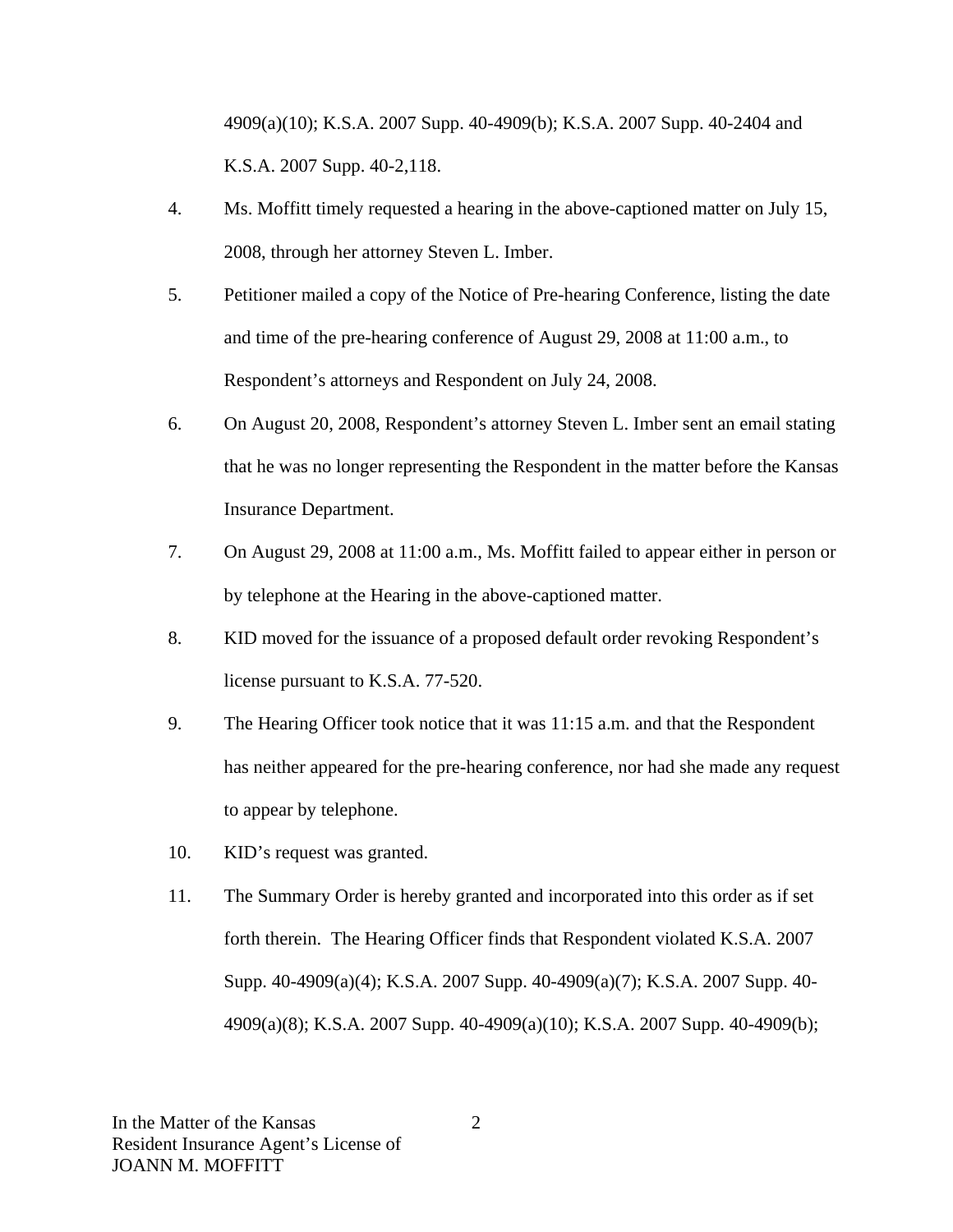K.S.A. 2007 Supp. 40-2404; and K.S.A. 2007 Supp. 40-2,118 as alleged in the Summary Order.

12. Respondent shall immediately forward her original Kansas Insurance Agent's License to the Kansas Insurance Department.

# **Applicable Law**

- 13. K.S.A. 77-520 provides, in pertinent part:
	- (a) If a party fails to attend or participate in a prehearing conference, hearing or other stage of an adjudicative proceeding, the presiding officer may serve upon all parties written notice of a proposed default order, including a statement of the grounds.
	- (b) Within seven days after service of the proposed default order, the party against whom it was filed may file a written motion requesting that the proposed default order be vacated and stating the grounds relied upon. During the time within which a party may file a written motion under this subsection, the presiding officer may adjourn the proceedings or conduct them without the participation of the party against whom a proposed default order was issued, having due regard for the interests of justice and the orderly and proper conduct of the proceedings.
	- (c) The proposed default order shall become effective after expiration of the time within which the party may file a written motion under subsection (b) unless a written motion to vacate the order is filed with the agency within such time. Upon receipt of a motion to vacate a proposed default order, the presiding officer shall either vacate the proposed order or issue the default order as proposed. If the presiding officer issues a default order as proposed the order shall become effective upon service.
	- (d) After a default order becomes effective, the presiding officer shall conduct any further proceedings necessary to complete the adjudication without the participation of the party in default and shall determine all issues in the adjudication, including those affecting the defaulting party.

# **Conclusions of Law**

The Commissioner has jurisdiction over Respondent as well as the subject matter of this

proceeding and such proceeding is held in the public interest.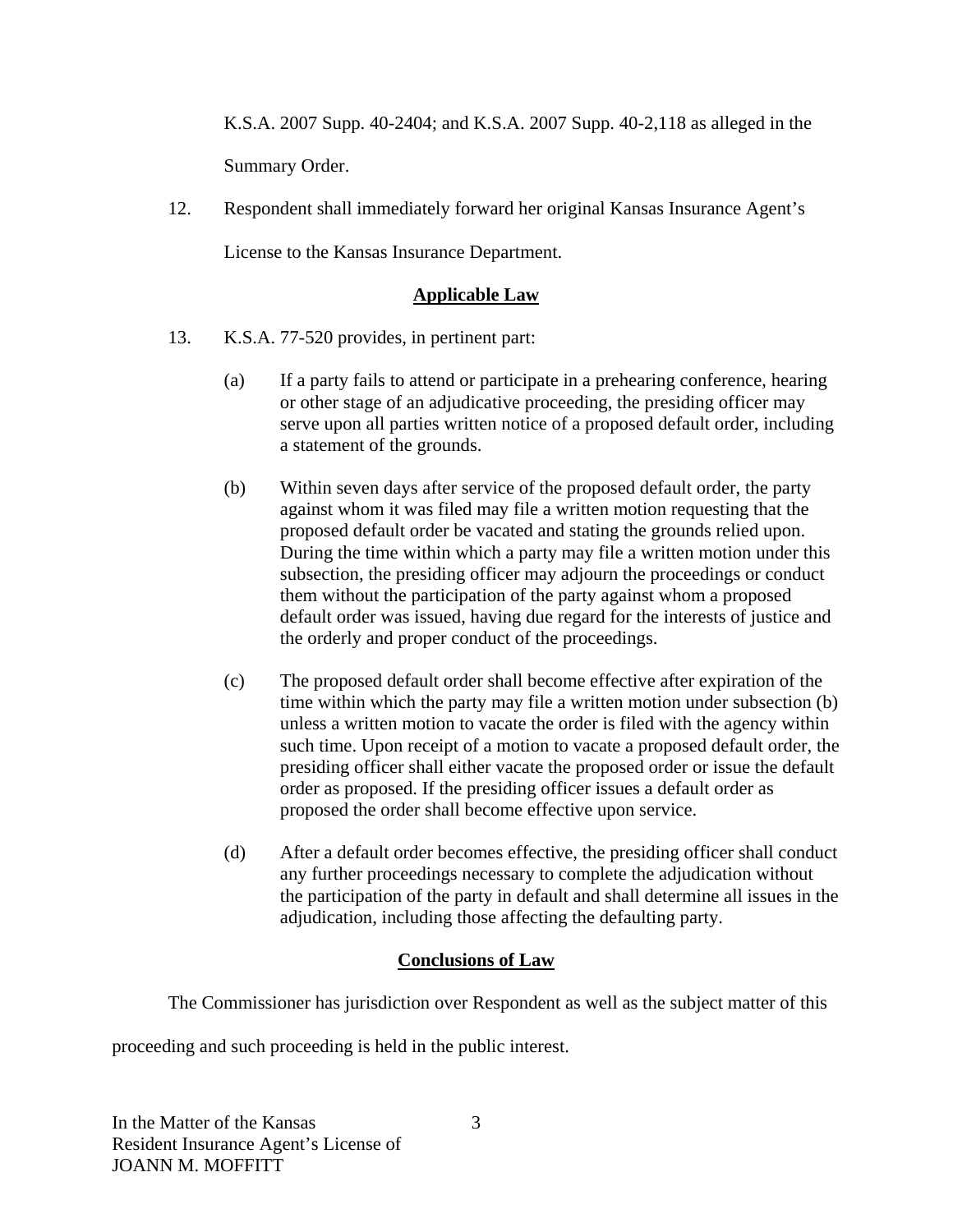14. The Commissioner finds, pursuant to K.S.A. 77-520, that Respondent is in default for failure to appear at the August 29, 2008 hearing in the above-captioned matter.

### **IT IS THEREFORE ORDERE BY THE COMMISSIONER OF INSURANCE THAT** the

Kansas Resident Insurance Agent's License of Joann M. Moffitt is hereby **REVOKED**.

# **NOTICE OF RIGHTS**

(Pursuant to K.S.A. 77-520)

Pursuant to K.S.A. 77-520, Respondent may file a written motion requesting that the proposed default order be vacated and stating the grounds relied upon. The proposed default order shall become effective after expiration of the time within which the party may file a written motion under subsection (b) unless a written motion to vacate the order is filed with the agency within such time. Upon receipt of a motion to vacate a proposed default order, the presiding officer shall either vacate the proposed order or issue the default order as proposed. If the presiding officer issues a default order as proposed, the order shall become effective upon service.

A petition for judicial review may be filed if this proposed default order becomes a Final Order, a petition for judicial review must be filed within thirty (30) days of service of a Final Order (Plus three (3) days for service by mail pursuant to K.S.A. §77-531). In the event Respondent files a petition for judicial review, pursuant to K.S.A. 77-613(e), the agency officer to be served on behalf of the Kansas Insurance Department is:

> John W. Campbell, General Counsel Kansas Insurance Department 420 S.W.  $9<sup>th</sup>$  Street Topeka, Kansas 66612

#### **IT IS SO ORDERED THIS \_4th\_\_ DAY OF SEPTEMBER, 2008, IN THE CITY OF TOPEKA, COUNTY OF SHAWNEE, STATE OF KANSAS.**

In the Matter of the Kansas Resident Insurance Agent's License of JOANN M. MOFFITT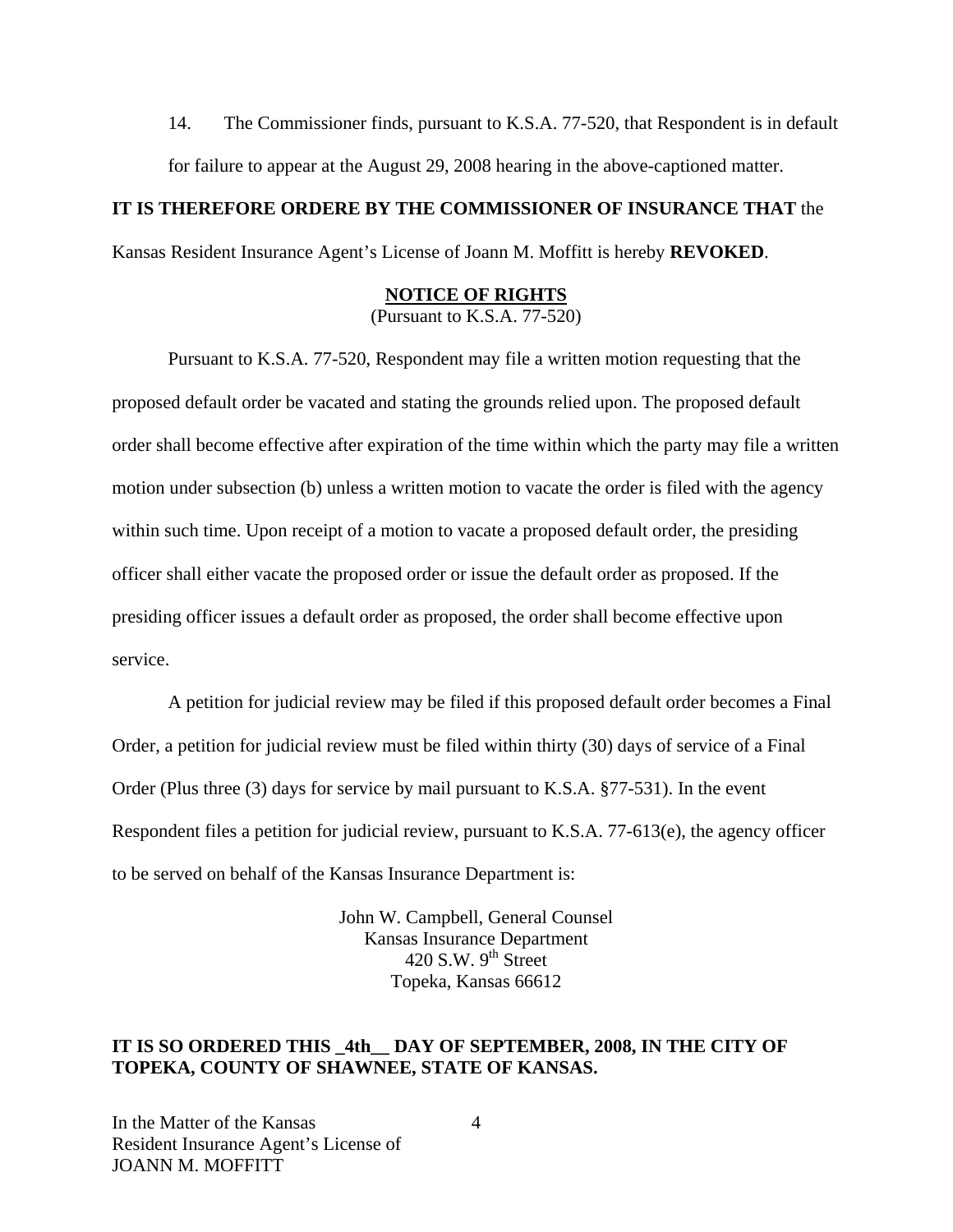

DEPARTMENT WAS CREATED BY Robert M. Tomlinson Assistant Commissioner of Insurance/Hearing Officer

Prepared By:

 $\frac{1}{s}$  Stacy R. Bond Stacy R. Bond Staff Attorney

### **Certificate of Service**

The undersigned hereby certifies that a true and correct copy of the above and foregoing Notice of Final Default Order was served by placing the same in the United States Mail, first class, postage prepaid, on this \_4th\_ day of \_\_Sept\_\_\_, 2008, addressed to the following:

 Joann M. Moffitt 11658 S. Lewis Dr. Olathe, KS 66061-8462 *Respondent* 

And

Stacy R. Bond Kansas Insurance Department 420 S.W.  $9<sup>th</sup>$  Street Topeka, Kansas 66612 *Counsel for the Kansas Insurance Department* 

> $\angle$ s/ Jana L. Beethe $\angle$  Jana L. Beethe *Legal Assistant*

In the Matter of the Kansas Resident Insurance Agent's License of JOANN M. MOFFITT

5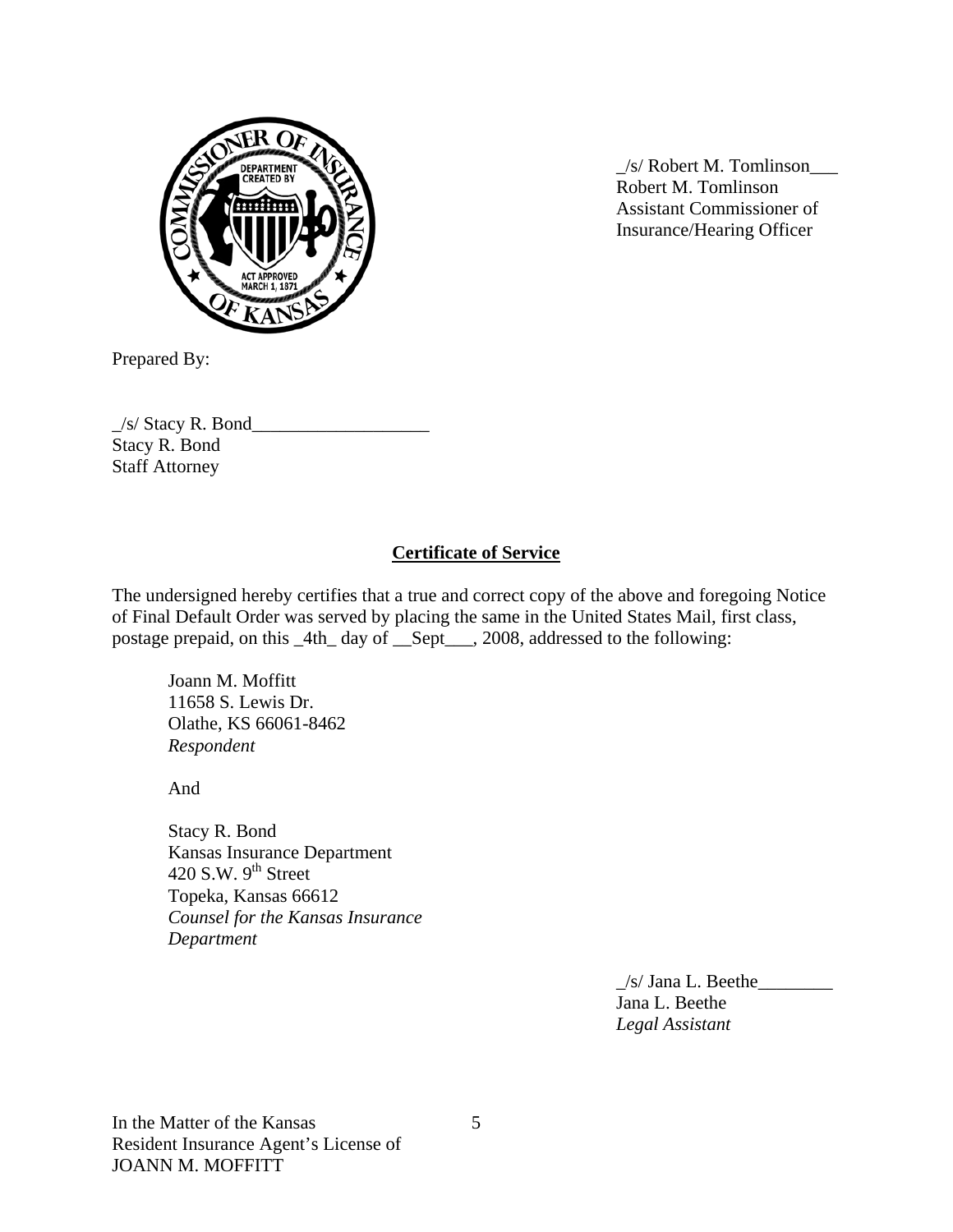### **BEFORE THE COMMISSIONER OF INSURANCE OF THE STATE OF KANSAS**

**In the Matter of the Kansas Resident ) Insurance Agent's License of ) Docket No. 3861-SO JOANN M. MOFFITT ) NPN# 2082932** )

#### **SUMMARY ORDER**

**(Pursuant to K.S.A. 2007 Supp. 40-4909, and K.S.A. 77-537)** 

Pursuant to the authority granted to the Commissioner of Insurance ("Commissioner") by

K.S.A. 2007 Supp. 40-4909, the Commissioner hereby revokes the resident agent's license of

Respondent, Joann M. Moffitt ("Ms. Moffitt"). This Summary Order shall become effective as a

Final Order, without further notice, upon the expiration of the fifteen (15) day period if no

request for hearing is made, pursuant to K.S.A. 77-542.

#### **Findings of Fact**

The Commissioner has been shown the following:

- 1. Ms. Diane Robben ("Ms. Robben") reported concerns regarding Ms. Moffitt apparently obtaining life insurance policies on Ms. Robben's four grandchildren without her permission or the permission of the children's mother. Ms. Robben stated that when she returned to work after Christmas vacation, Ms. Moffitt informed her that she had "got them." Referring to the life insurance policies that she needed to full-fill her quota and be eligible to enter into a year end drawing.
- 2. Ms. Robben stated that further when she inquired as to how the policies were to be paid for, Ms. Moffitt told her not to worry about it as she had set up an EFT from an account and would make sure there were sufficient monies in the account to authorize the withdrawal. At that time she had Ms. Robben sign the EFT authorization.
- 3. Ms. Robben stated that she had not authorized the policies on her grandchildren and neither had the children's mother, her daughter, Deedra Robben. Ms. Robben further stated that the following day she cancelled the EFT.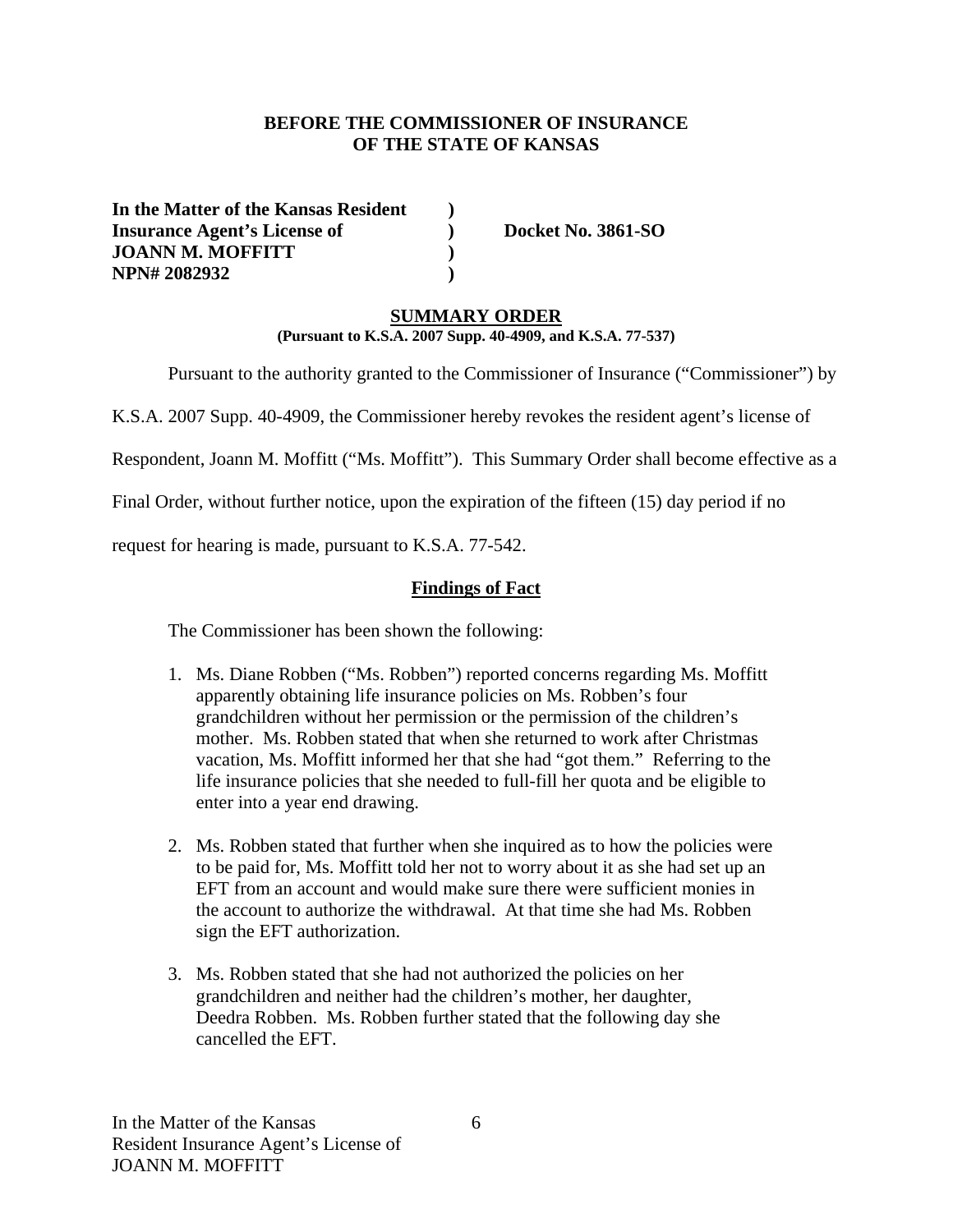- 4. Ms. Robben further stated that Ms. Moffitt had signed the name of Deedra Robben to the policies without Deedra Robben's permission.
- 5. Deedra Robben informed Randy Adair, Chief Fraud Investigator for the Kansas Insurance Department that Ms. Moffitt contacted her when her step-mother, Diane Robben was out of town and stated that Diane and her father were taking out policies on her four children. Ms. Moffitt when on to state that as a result she needed the children's social security numbers. Deedra Robben stated that she believed Ms. Moffitt and gave her the information she requested.
- 6. Deedra Robben then went on to explain that the children's names were misspelled on the applications. Deedra stated that her daughter Catreena's name was spelled with a "K" instead of a "C" and that her last name was incorrectly listed as Robben when her last name is Carlson. That her daughter Merissa's name was misspelled with an "a" rather than an "e" and that her last name was also incorrectly listed as Robben, her last name is also Carlson. And that her daughter's Isabell's name was misspelled with an "e" on the end that was incorrect.
- 7. Both Diane Robben and Deedra Robben signed affidavits stating that the signature of Deedra Robben on the four life insurance applications are not that of Deedra Robben and that neither had given Ms. Moffitt permission to sign Deedra's name to the applications.
- 8. Dave Clark, District Manager for American Family and Michael Smith, American Family Compliance Officer discussed the allegations of Ms. Robben with Ms. Moffitt. During this discussing Ms. Moffitt admitted to Dave Clark and Michael Smith that she forged the signatures of Deedra and submitted the false applications to the company, she further admitted that she needed the applications to qualify for the contest and did not think Robben would mind if she took out the policies on Robben's grandchildren. Ms. Moffitt also admitted to obtaining the signature of Ms. Robben for an automatic withdrawal from Robben's checking account.
- 9. On May 28, 2008 Linda Kolega, American Family Agency Services Specialist contacted the Kansas Insurance Department and reported that they were investigating approximately 12 situations in which there is \$14,000.00 in missing premium money. Ms. Kolega further stated that it appeared that Ms. Moffitt had accepted premium money and then failed to forward it to the company and that Ms. Moffitt had changed the insured's return address to her own address so the insured would not receive overdue or cancellation notices.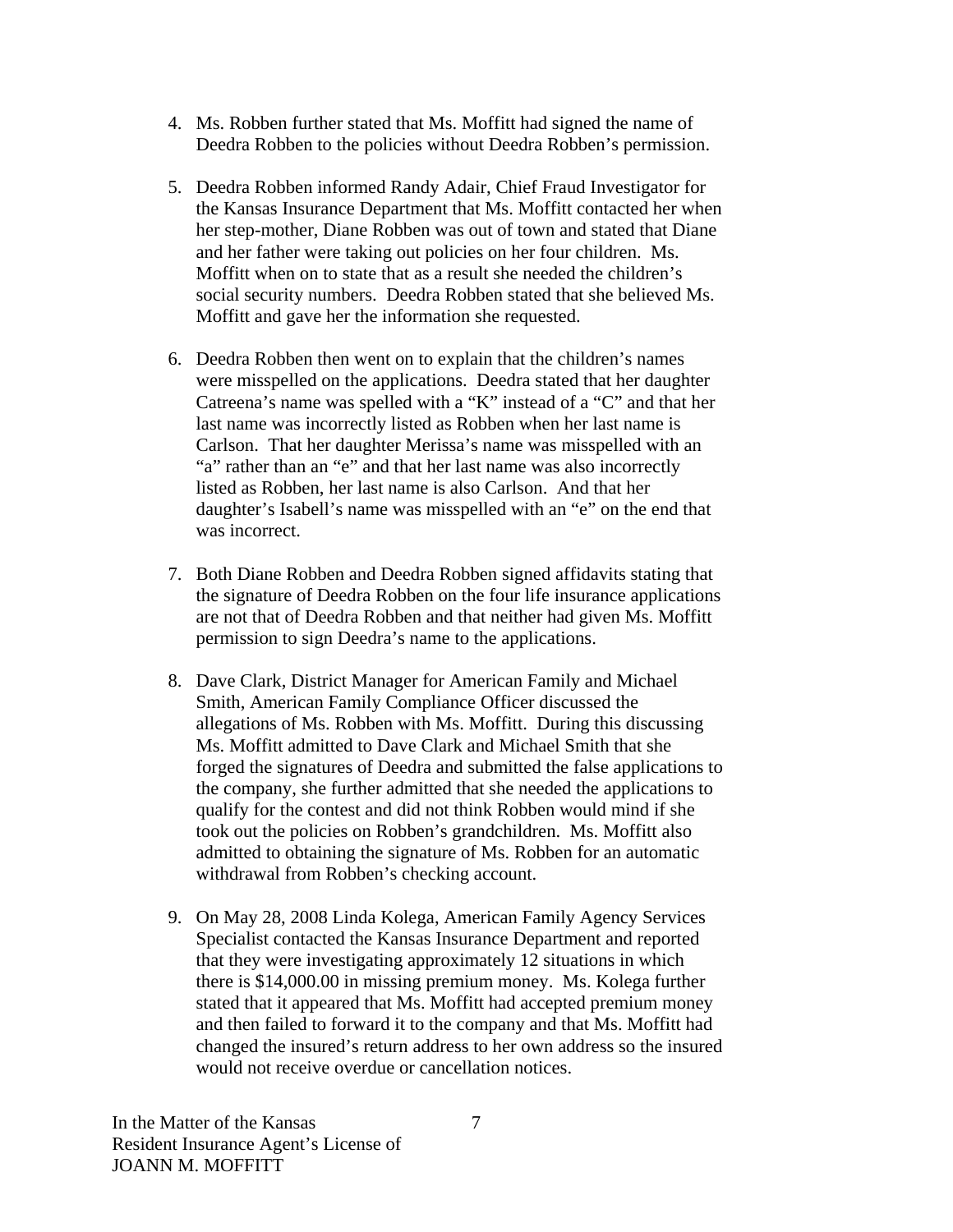- 10. On June 5, 2008, Linda Kolega forwarded to KID correspondence indicating that there were at least 13 instances in which Ms. Moffitt had misappropriated or mishandled premium money amounting to approximately \$15,000.00.
- 11. Kolega further stated that Ms. Moffitt was accepting the checks and depositing them into an account at First Financial Bank. However, this account is not the personal trust account of Ms. Moffitt and American Family did not have access to this account in order to obtain the premium money.
- 12. The following are the 13 situations discovered by American Family where Ms. Moffitt accepted premium money but failed to forward that money to American Family:
	- a. On March 9, 2007, \$788.64 was collected as premium from Hollis and Lucy Starr, and no policy was sent in.
	- b. On June 27, 2007, \$987.00 collected as premium from William and Lisa Detmer's mortgage company for renewal and was not forwarded.
	- c. On November 2, 2007, \$1231.00 accepted as premium from Diane Stenzel's mortgage company and was not forwarded.
	- d. On December 19, 2007, \$2782.00 in premium was collected from NE Kansas Drywall. The total premium was not forwarded to the company. On February 21, 2008 \$300.00 was applied as premium.
	- e. On January 16, 2007, Brian Kern gave \$1210.00 to Ms. Moffitt for premium. This was not forwarded to the company. On March 5, 2008, \$305.00 was applied to the premium.
	- f. On January 19, 2008, Ms. Moffitt accepted \$1235.00 in premium from Judy Leroy and not applied to account.
	- g. On February 26, 2008, \$3693.oo was collected as premium from Ron Piersee and no policy was issued.
	- h. On February 27, 2008, \$800.00 was collected as premium from Sarah Holmes mortgage company and the money was not forwarded.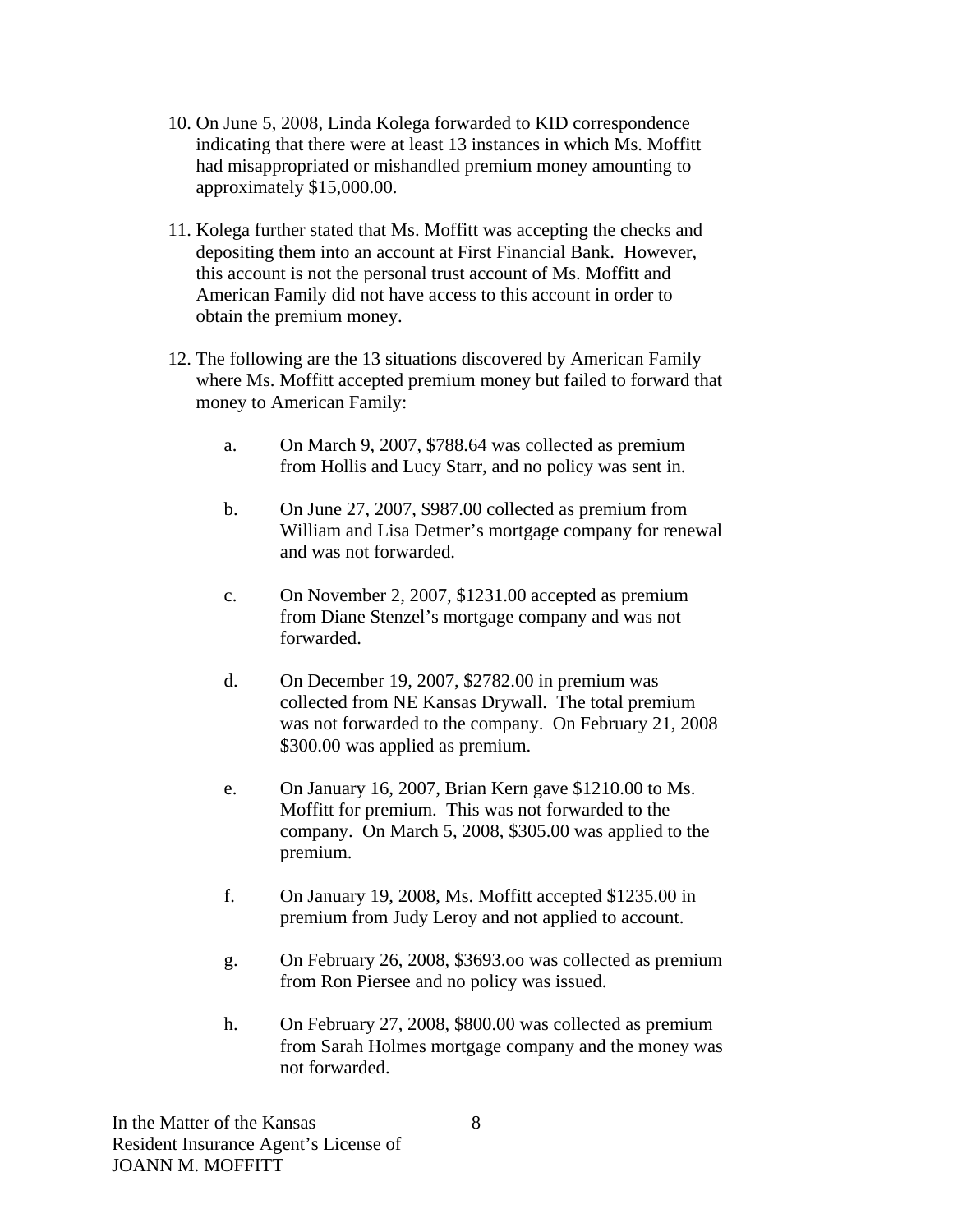- i. On February 28, 2008, \$619.00 was collected as premium from Joseph Barr and not applied to account.
- j. On February 28, 2008, \$958.00 was collected as premium from Sandra McGurk's mortgage company and was not forwarded.
- k. On March 3, 2008, \$1070.30 was collected as premium from Meghan Shafer. An automatic down payment of \$181.72 was taken from Moffitt's account and the difference of \$888.58 was never forwarded.
- l. On March 7, 2008, \$552.00 in premium was collected from Steve Weissinger and was not forwarded.
- m. On March 11, 2008, \$791.00 in premium was collected from Michael Arvine and was not applied to account.

### **Applicable Law**

13. K.S.A. 2007 Supp. 40-4909(a) provides, in relevant part

(a) The Commissioner may deny, suspend, revoke or refuse renewal of any license issued under this act if the commissioner finds that the applicant or license holder has:

- (4) Improperly withheld, misappropriated or converted any moneys or properties received in the course of doing insurance business.
- (7) Admitted to or been found to have committed any insurance unfair trade practice or fraud in violation of K.S.A. 40-2404 and amendments thereto.
- (8) Used any fraudulent, coercive, or dishonest practice or demonstrated any incompetence, untrustworthiness or financial irresponsibility in the conduct of business in this state of elsewhere.
- (10) Forged another person's name to an application for insurance or to any document related to an insurance transaction.

 (b) The Commissioner may suspend, revoke or refuse renewal of any license issued under this act if the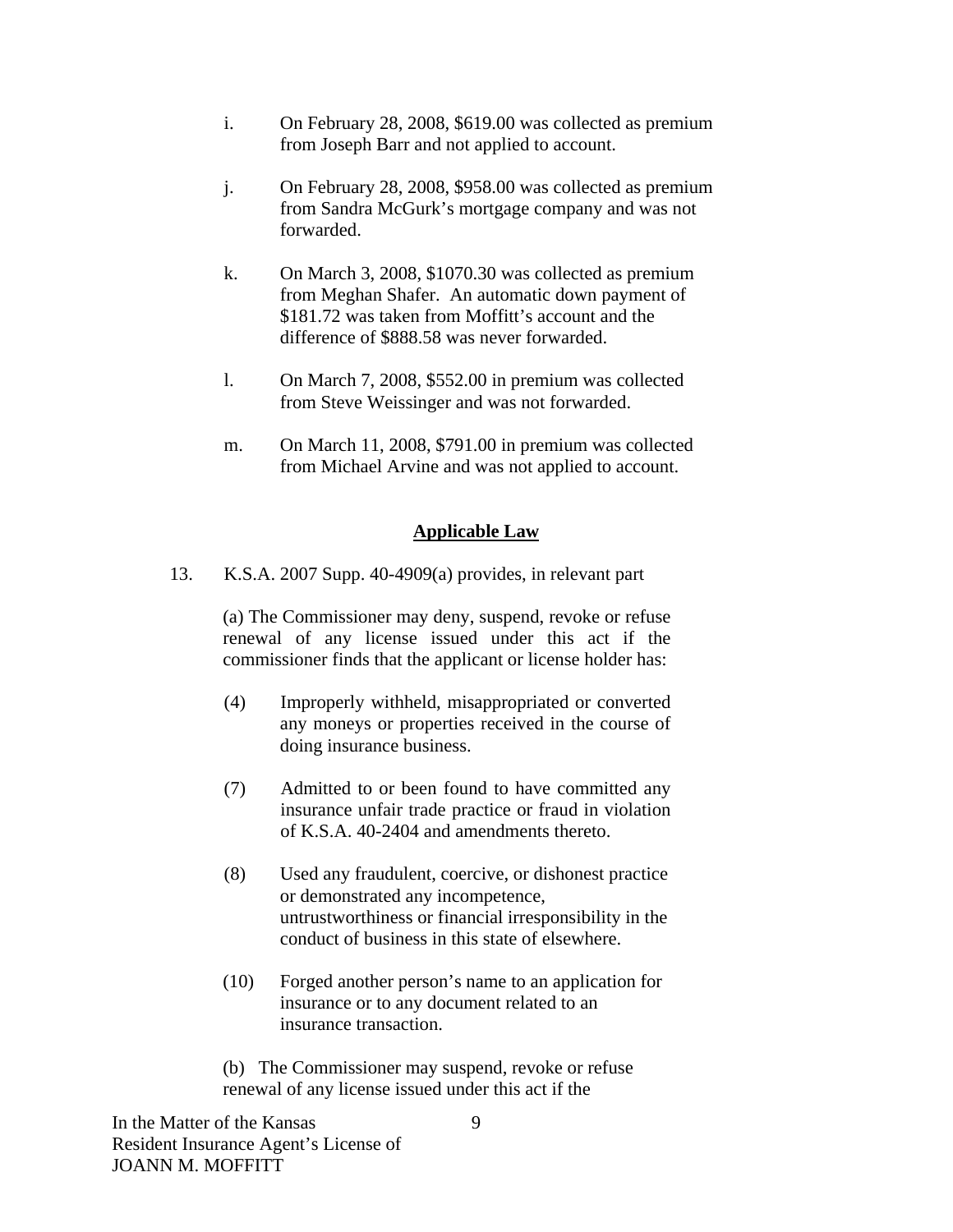commissioner finds that the interests of the insurer or insurable interests of the public are not properly served under such license.

14. K.S.A. 2007 Supp. 40-2404 states, in pertinent part:

 (11) *Misrepresentation in insurance applications.* Making false or fraudulent statements or representations on or relative to an application for an insurance policy, for the purpose of obtaining a fee, commission, money or other benefit from any insurer, agent, broker or individual.

15. K.S.A. 2007 Supp. 40-2,118 states, in pertinent part:

 (a) For purposes of this act a "fraudulent insurance act" means an act committed by any person who , knowingly and with intent to defraud, presents, causes to be presented or prepares with knowledge or belief that it will be presented to or by an insurer, purported insurer, broker or any agent thereof, any written statement as part of, or in support of an application for the issuance . . .which such person knows to contain materially false information concerning any fact material there top or conceals , for the purpose of misleading, information concerning any fact material thereto.

# **Conclusions of Law**

- 16. The Commissioner has jurisdiction over Ms. Moffitt as well as the subject matter of this proceeding, and such proceeding is held in the public interest.
- 17. The Commissioner finds that Ms. Moffitt's conduct in forging the signature of Deedra Robben to four life insurance polices constitutes a violation of K.S.A. 40- 4909(a)(10).
- 18. The Commissioner finds that Ms. Moffitt committed fraud in making false statements or representations (in regards to signing the signature of Deedra Robben) on four separate life insurance policy applications for the purpose of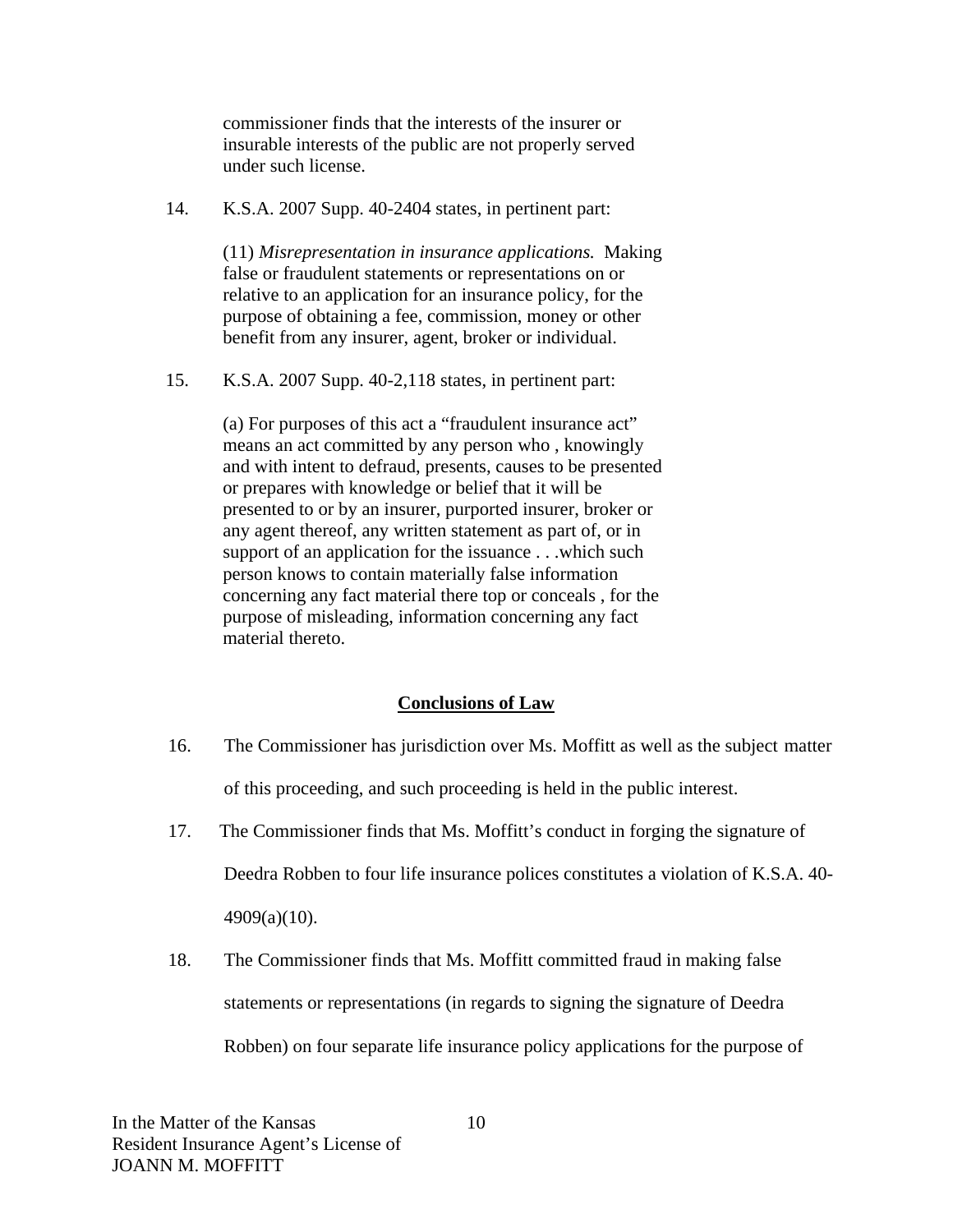obtaining a fee, commission, money or other benefit is a violation of K.S.A. 40- 2404(11).

- 19. The Commissioner finds that Ms. Moffitt's conduct in forcing Diane Robben to sign an EFT to pay for the life insurance policies and submitting four life insurance policies to a company with forged signatures constitutes coercive and dishonest practice in violation of K.S.A. 40-4909(a)(8).
- 20. The Commissioner finds that Ms. Moffitt committed a fraudulent insurance act by presenting to American Family four life insurance policies that purported to have been obtained by Deedra Robben when in fact Deedra Robben had not requested the policies nor had the polices been signed by Deedra Robben, but by Ms. Moffitt without permission in violation of K.S.A. 40-2,118.
- 21. The Commissioner finds that Ms. Moffitt violated K.S.A. 2007 Supp. 40- 4909(a)(7) by submitting false applications for life insurance for the sole purpose of obtaining the benefit of being placed in a drawing.
- 22. The Commissioner finds, pursuant to K.S.A. 40-4909(b), that the insurable interests of the public are not properly served under Ms. Moffitt's license.
- 23. Accordingly, the Commissioner concludes sufficient grounds exist for the revocation of the insurance agent's license of Joann M. Moffitt pursuant to K.S.A. 40-4909(a) and (b).
- 24. The Commissioner finds that the acts of the respondent present an immediate danger to the public safety and welfare, and that the respondent's ongoing misconduct gives rise to a reasonable belief that such acts will be repeated and that immediate action is necessary for the protection of the public.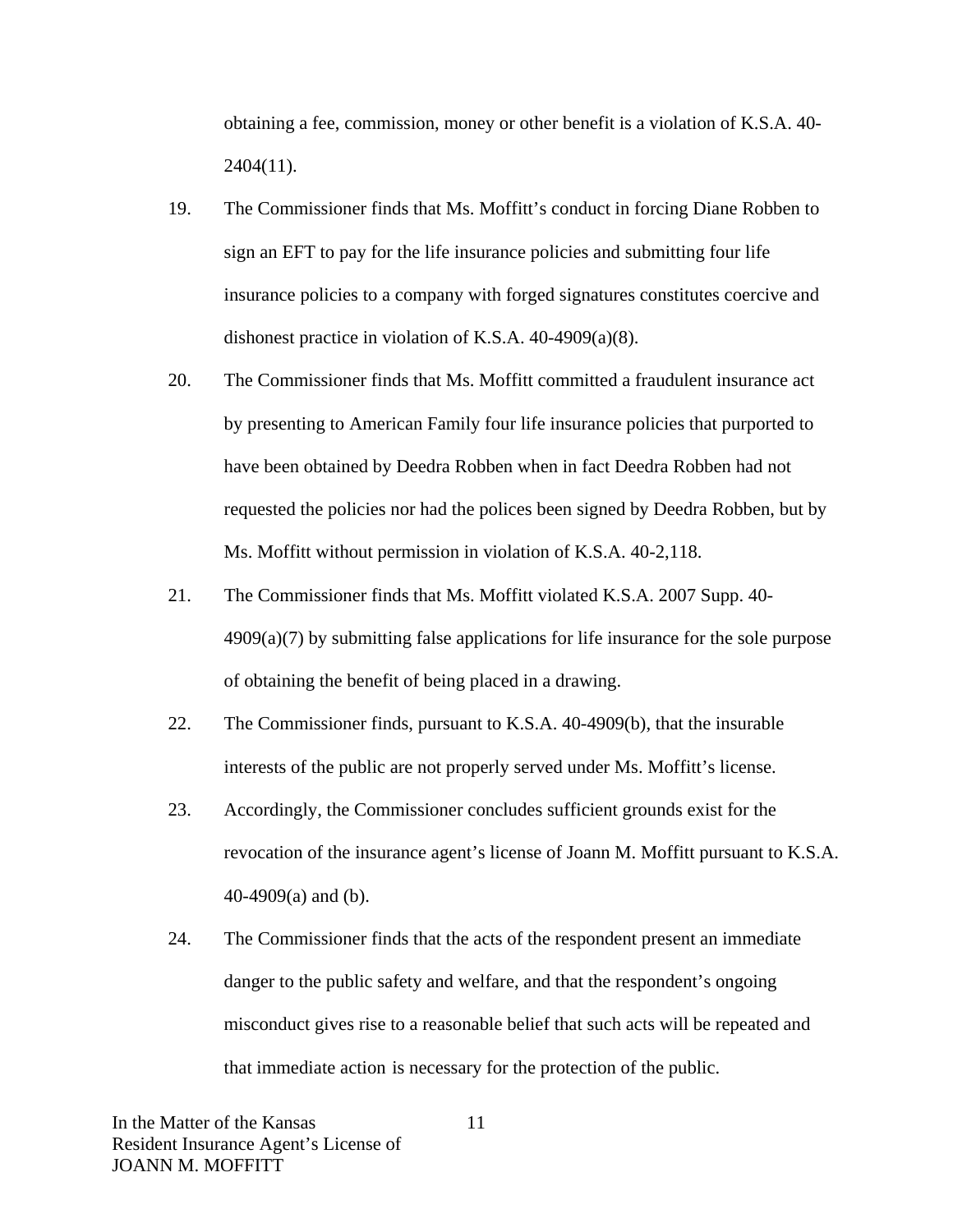### **IT IS THEREFORE ORDERED, BY THE COMMISSIONER OF INSURANCE**, that:

1. The Kansas Resident Insurance Agent's License of JOANN

M. MOFFITT is hereby **REVOKED** effective the effective date of this Order.

# 2. **IT IS FURTHER ORDERED** that JOANN M. MOFFIT shall **CEASE** and

**DESIST** from the sale, solicitation or negotiation of insurance and/or receiving compensation

deriving from the sale, solicitation or negotiation of insurance conducted after the effective date

of this Order.

3. The Commissioner of Insurance retains jurisdiction over the subject matter of this

proceeding and over the parties for the purpose of entering such further order or orders as may be

deemed proper.

# **NOTICE AND OPPORTUNITY FOR HEARING**

Joann M. Moffitt, within fifteen (15) days of service of this Summary Order, may file with the Kansas Insurance Department a written request for hearing on this Summary Order, as provided by K.S.A. 77-542. In the event a hearing is requested, such request should be directed to:

> John W. Campbell, General Counsel Kansas Insurance Department 420 S.W.  $9^{th}$  Street Topeka, Kansas 66612

Any costs incurred as a result of conducting any administrative hearing shall be assessed against the agent/agency who is the subject of the hearing as provided by K.S.A. 40-4909(f). Costs shall include witness fees, mileage allowances, any costs associated with reproduction of documents which become part of the hearing record, and the expense of making a record of the hearing.

If a hearing is not requested, this Summary Order shall become effective as a Final Order, without further notice, upon the expiration of the fifteen (15) day period for requesting a hearing. The Final Order will constitute final agency action in the matter.

In the event the Petitioner files a petition for judicial review, the agency officer designated pursuant to K.S.A. 77-613(e) to receive service of a petition for judicial review on behalf of the Kansas Insurance Department is:

John W. Campbell, General Counsel

In the Matter of the Kansas Resident Insurance Agent's License of JOANN M. MOFFITT

12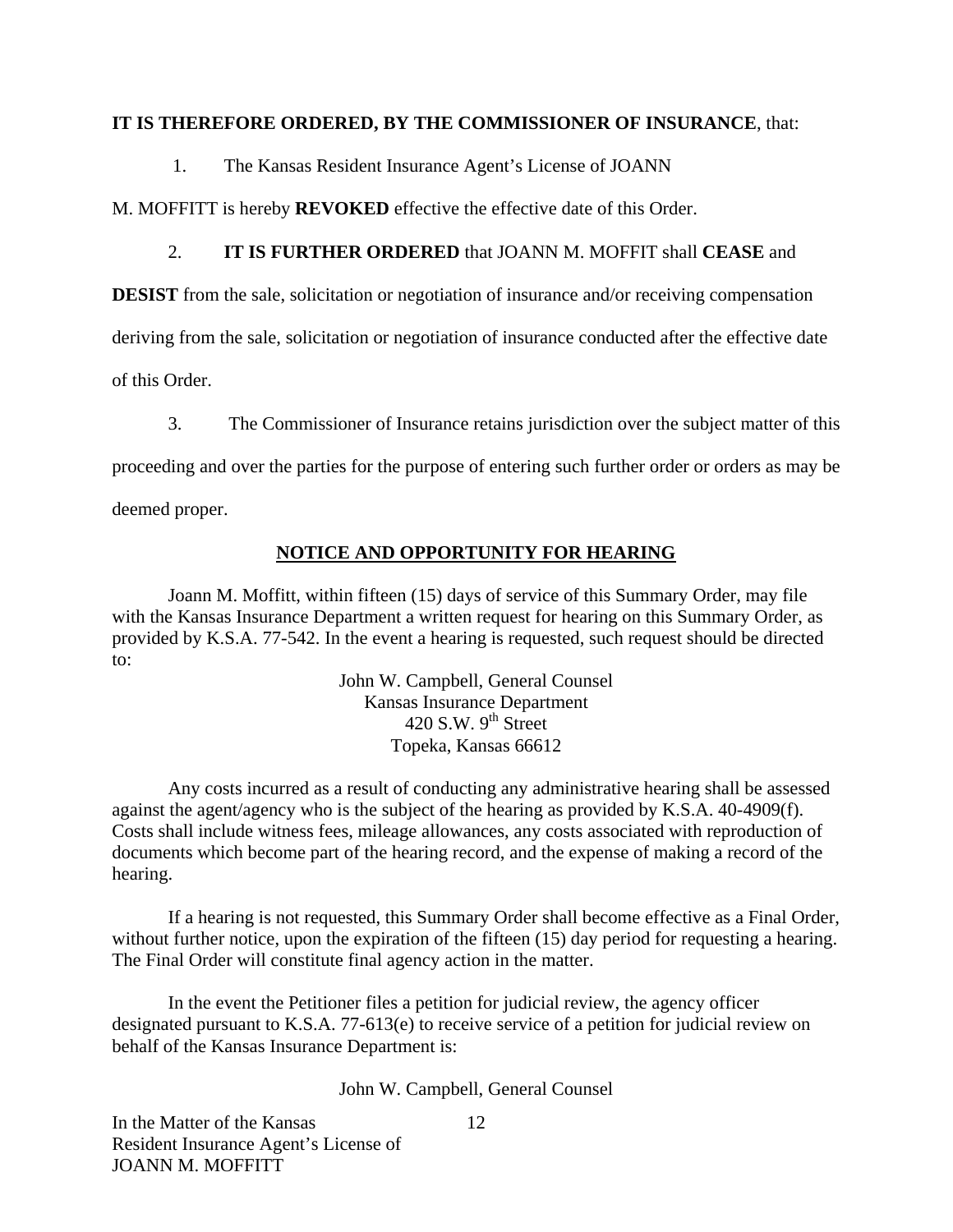Kansas Insurance Department 420 S.W.  $9^{th}$  St. Topeka, Kansas 66612

# **IT IS SO ORDERED THIS \_\_27th\_ DAY OF JUNE, 2008, IN THE CITY OF TOPEKA, COUNTY OF SHAWNEE, STATE OF KANSAS.**



 **\_**/s/ Sandy Praeger**\_\_\_\_\_\_\_\_\_\_\_\_\_\_** Sandy Praeger **COMMISSIONER COMMISSIONER OF Insurance** 

 $\angle$ s/ John W. Campbell John W. Campbell General Counsel

# **CERTIFICATE OF SERVICE**

The undersigned hereby certifies that she served the above and foregoing Summary Order on this \_27th\_ day of \_\_\_\_\_June \_\_\_\_\_, 2008, by causing the same to be deposited in the United States Mail, first class postage prepaid, addressed to the following:

> Joann M. Moffitt 11658 S. Lewis Dr. Olathe, KS 66061-8462

> > $\angle$ s/ Stacy R. Bond $\angle$  Stacy R. Bond Staff Attorney